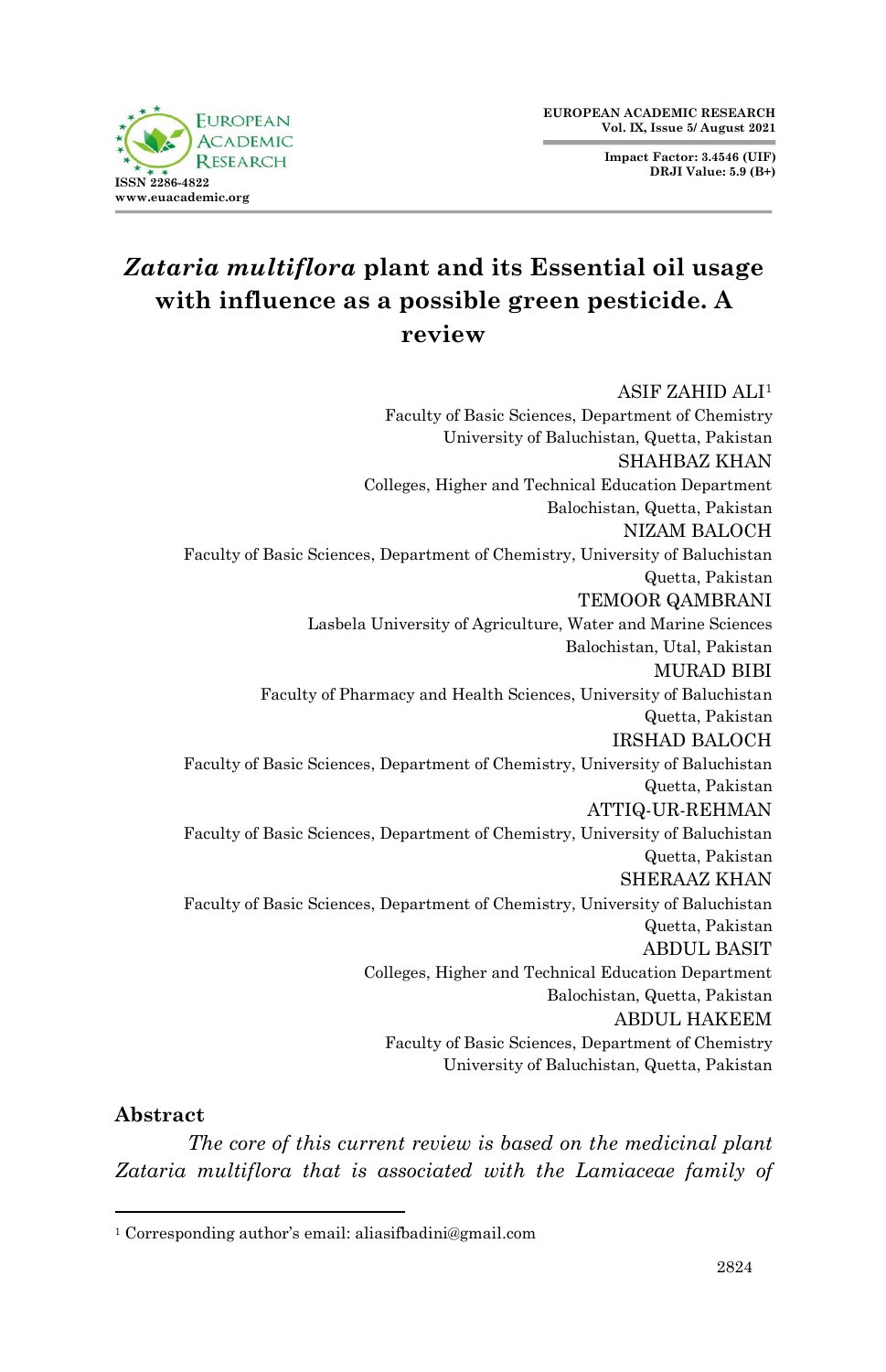*plants. It can only be located in the regions of Pakistan, Iran and Afghanistan. Zataria multiflora plant leaves and stem are consumed for various conditions of fever, upper respiratory infections, antibacterial, anti-fungal in few cases as anti-viral. Zataria multiflora plant is fundamentally consists of volatile oil and non-volatile compounds. Raw volatile oil can be separated most often by means of steam distillation. These essential oil in plants are factors for the repulsion of bugs or aroma or spicy taste. This Contemporary review would cover Zataria multiflora essential oil composition of chemical compounds its Miticidal and pesticidal tendencies. Essential oil prospect of being less threatening as a pesticide to health and environment than synthetic chemicals. Brief Comparisons of synthetic and plant-based pesticide. usefulness to protect different corps and gardens from mites and different pests.*

**Keywords**: Zataria multiflora, Various usages, Essential oil, pest killer, Harmful pesticides.

### **INTRODUCTION:**

The Lamiaceae plant family has above 400 species that are very valuable in-sight of scientists due to pharmaceutical utilization in treating diverse diseases and conditions from microbes to bacteria and fungus1. *Zataria multiflora* belongs to the mint family is a medicinal plant called in Iran as Avishan Shirazi while in Balochistan it is called Izghad. This plant is common in dried mountainous regions in Iran, Afghanistan and Pakistan. All different *Zataria multiflora* these regions have a similar spicy aroma. *Zataria multiflora* flowers are white stem is woody and leaves are short<sup>2</sup>.

The potent hazardous chemicals in pest control are usually non-decomposable in the climate of earth and stay in soil or reach waterbody and filed of crops and threaten living conditions for men and other organisms. With the development of new technologies and modern methods of attaining better yields, humans are in desperate need of some highly precise and specific aim chemicals that can eliminate definite pest without impacting the life of insects or living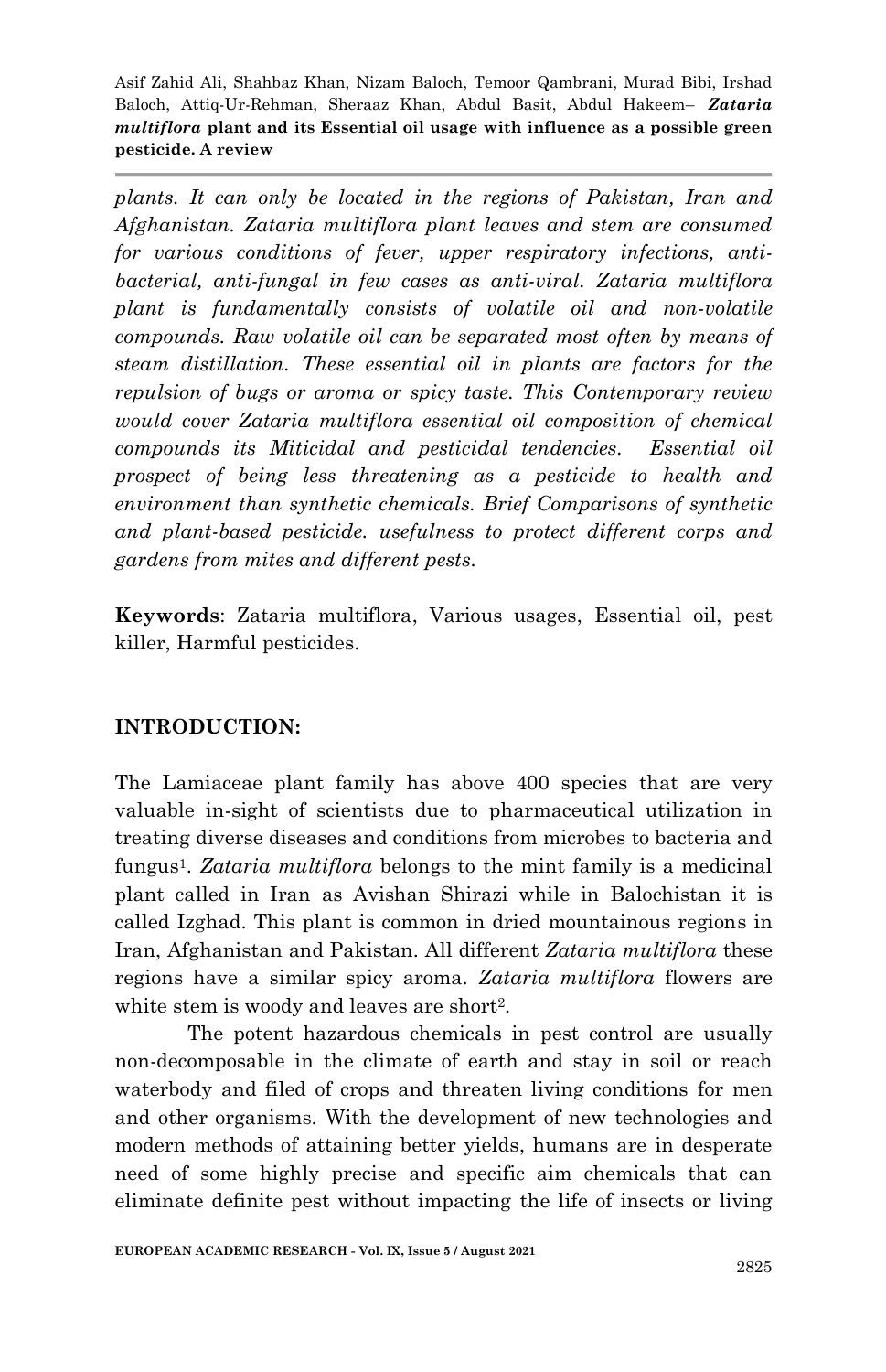creatures or the environment. Obtaining these eco-friendly chemicals from laboratories in from of synthetic compounds is somewhat seems to be impossible so researchers have to look for an answer from natural oriented product sources. Safe pesticides could be plant or organism oriented are enormously decomposable by nature3.

In past few decades' green pesticides of plants have started to build domination over synthetic chemical pest control methods. Environment concerned organizations in America promote utilization of plant originated essential oil, contaminants and other natural compounds for replacement of hazardous artificial laboratory substances which are used for elimination of pests4. The protection mechanism of the various plant produces certain fragranced, volatile compounds in for of essential oil. The number of these plants excide seventeen thousand Such plants are potentially suitable candidates for the production of green pesticides<sup>5</sup>. In the field of pest control management, there are several constant studies or research that revolve around the essential oil of medicinal plants that are one of the main contributors which would become as selective green pesticides and would not affect health and environment. In short, these raw volatile oils can be a substitute for damaging chemicals in gardens and agricultural corps6. This review glances at the derived essential oil of the Lamiaceae family in particular *Zataria multiflora* for prohibition and demise of mites or bugs in a safer way. This family contains plants with stems, leaves and flowers that possess essential oil and fragrance. These oils are the prime part of pharmaceutical to perfume and various other industries7. The volatile oils of plants exist as liquid in various parts of the plant from leaves to stem flowers and roots. These oils perform certain functions like shielding from hot and cold temperatures, appealing, keeping at bay the arthropods or make plant inedible for cattle. Essential oils have a low existence period out in open ranges from one to three days thanks to the presence of volatile components<sup>8</sup>.

### **CHEMICAL COMPOSITION OF** *ZATARIA MULTIFLORA* **ESSENTIAL OIL:**

Constituents present in the extracted essential oil of *Zataria multiflora* vary under weather condition, ecotype, topographical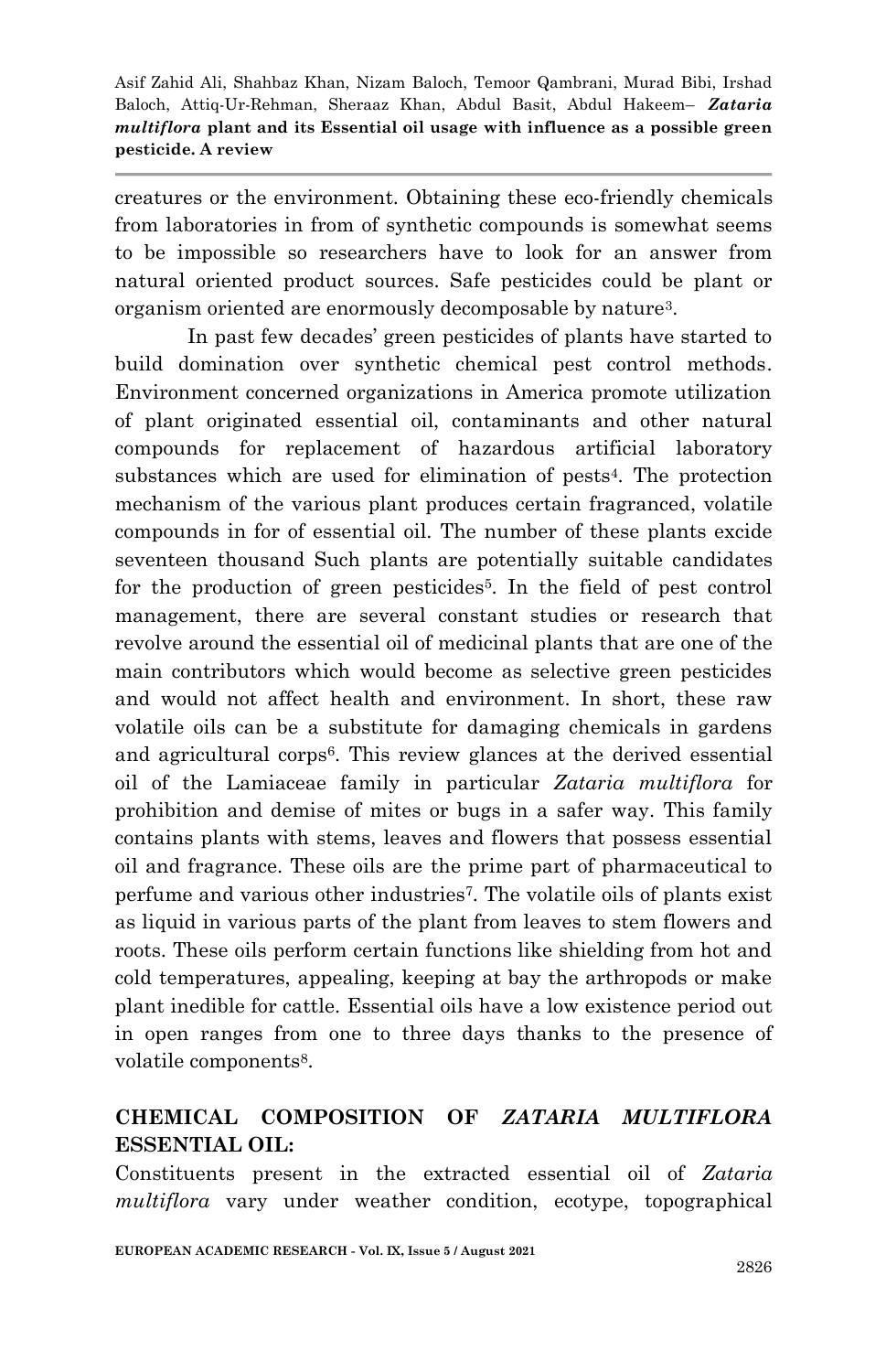locations9. The most abandon constituents of essential oil of *Zataria multiflora* are phenolic compounds like Thymol, Carvacrol, paracymene, gamma-Terpinene. By means of Gas chromatography and mass spectrometry Mahmoud has verified twenty-two chemical substances in essential oil and found the percentage composition of essential oil mainly containing a high composition of Thymol 40.8%, Carvacrol 27.8%, P-cymene 8.4% and γ-Terpinene 4.0%10. Using Gas chromatography and mass spectrometry analysis Saedi detected and verified twenty-five chemical substances in essential oil and the highest percentage showed was Thymol 41.81%, Carvacrol 28.85%, Pcymene 8.36% and  $\gamma$ -Terpinene 3.98%<sup>11</sup>. Rastegar using same GC/MS method obtain percentage Thymol 30.72%, Carvacrol 29.95%, Pcymene 11.38% and γ-Terpinene 8.86%. 12



**Figure 1: Structure of four main components of Essential oil of** *Zataria multiflora.*

### **Multifaceted usage of** *Zataria multiflora* **essential oil:**

#### *Zataria multiflora* **essential oil as anti-parasitic:**

The larva stage of a certain kind of parasitic type worm called *Echinococcus granulosus* found in the feces of dogs inadvertently infect the host generally sheep and cattle. The definitive hosts are dogs and secondary hosts are sheep and men. In cattle and men these parasites form Hydatid cysts (sack of watery fluids) in organs like the liver, Bones, Hearth, lungs and central Nervous system. In the study of Kowsari *Zataria multiflora* essential oil was applied to infected cells of cattle organs with dilutions of 3 to 8 mg/ml with high dilutions of 7 and 8 mg/ml just in 25 minutes all the infected cells were terminated13. These cysts enlarge with time and their pressure cause organ damage and cracking of bones. The parasite life cycle includes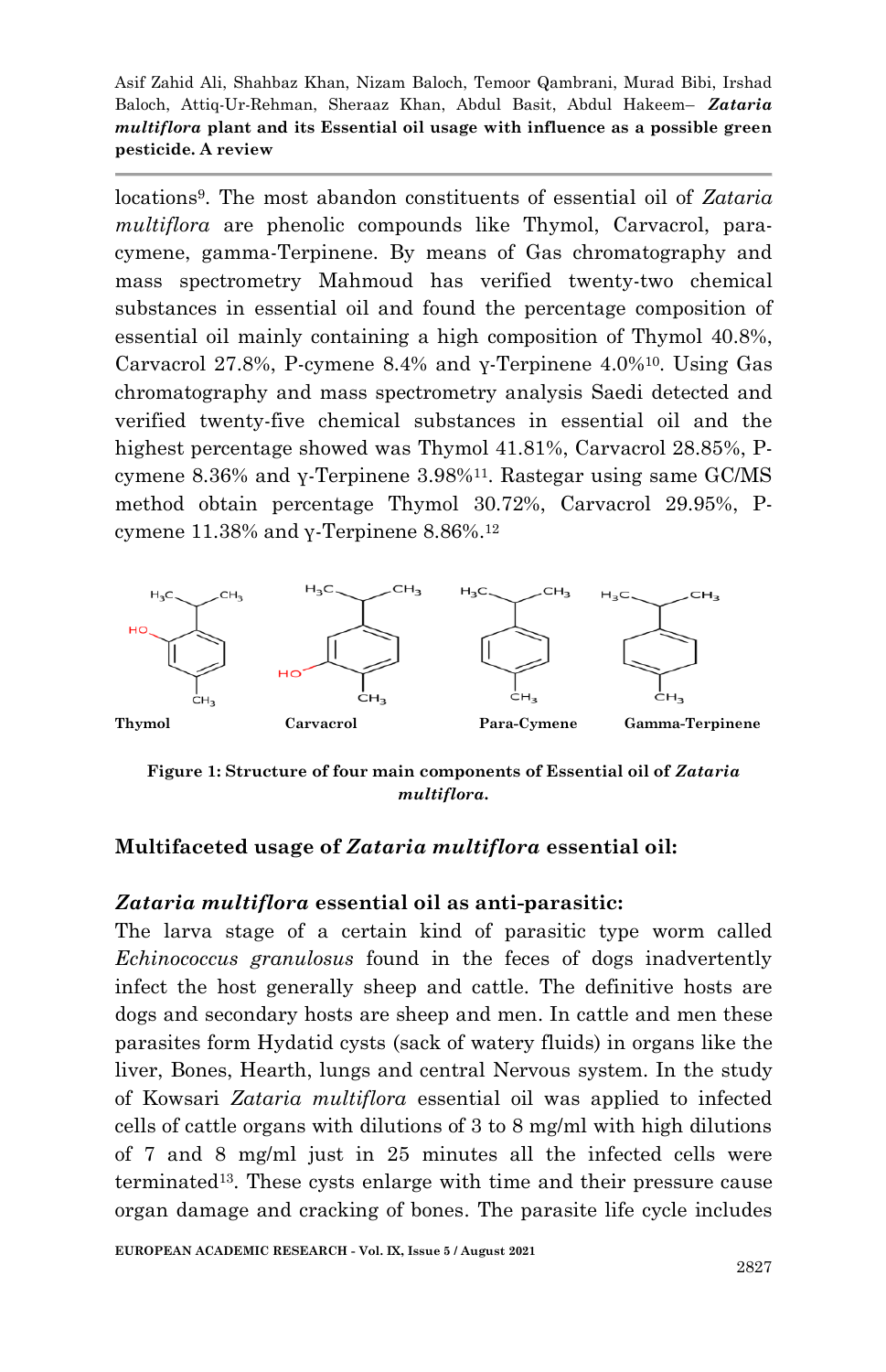dogs and other canids as definitive hosts, while domestic ruminants and humans act as intermediate hosts for the parasite14.

# *Zataria multiflora* **essential oil toxicity towards cancer cells and immune responses in Mice:**

It is one of the most concerning threats to the modern age and life of men uttered as Cancer. All around the globe after the hearth attack it is second most life-threatening disease. As a whole cancer tendency in male is far less than that of female15,16. To check the lethal effect of *Zataria multiflora* essential oil effects Azadi conducted experimentation on mice. Where the formation of the tumor was appraised by artificial means to persuade as breast and cervical cancer. These mice were treated with the essential oil of *Zataria multiflora*. At last when tumor size was reducing and there was no weight loss in mice that were introduced to essential oil as treatment which was opposite to control groups. This study feather added that essential oil of *Zataria* had shown a nontoxic effect on the liver and their enzymes in mice. *Zataria* essential oil also triggered the immunity of mice which assisted in reducing tumor cells. In results it was suggested that the essential oil of *Zataria multiflora* would become a useful nutritional agent during treatment of cancer<sup>16</sup>.

# *Zataria multiflora* **essential oil as anti-inflammatory, antibacterial and antifungal:**

*Zataria multiflora* essential oil constituents' mainly thymol and Carvacrol and it is used for the treatment of many conditions particularly, reparatory tract infections, bacterial, and fungal infections17,18. For centuries *Zataria multiflora* has been used to treat reparatory tract infections in the lungs also as herbal medicine. The healing of respiratory tract discomfort because of chemical war fare had been recorded. Essential oil soothes the lung muscle and relax the pathway for breathing and control and as well as regulate immune response by intensifying, reducing, forcing and forbidding certain segments of the immune system $17$ . The hydro-alcoholic extract of *Zataria multiflora* has shown immense good in asthma and chronic Obstruction pulmonary disease in guinea pigs. Carvacrol is among the main constituents of essential oil of *Zataria* act as a mediator for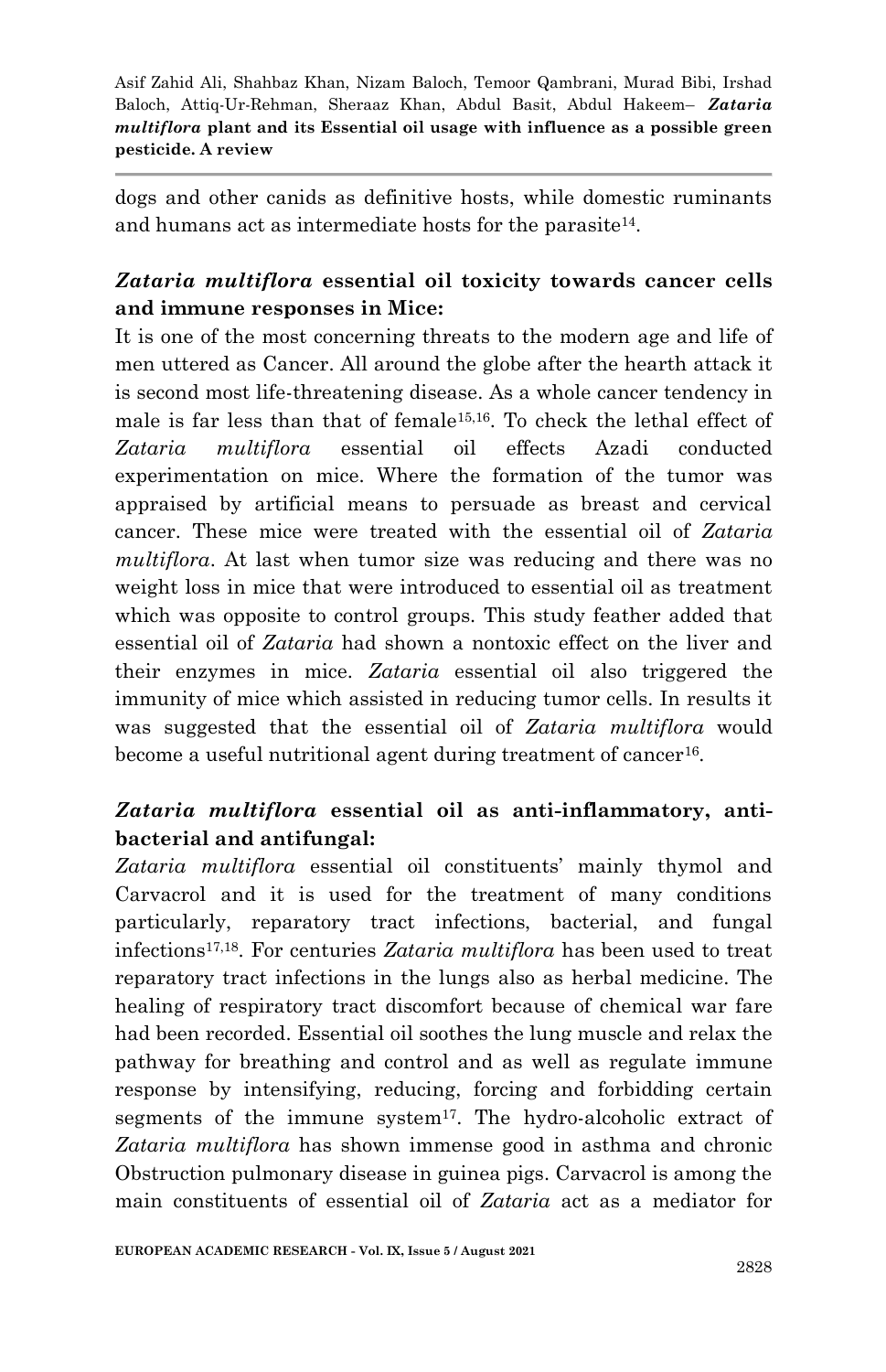inflammation of lungs and coughing. Different dilutions of thymol, Carvacrol and p-cymene can produce a great anti-inflammatory effect on mice and reduce response to some of white blood cells<sup>19,20</sup>.

Besides anti-Inflammatory *Zataria multiflora* essential oil also possesses antibacterial nature. In a study by Osanloo, the essential oil of *Zataria multiflora* and *Mentha Piperita* (a type of hybrid mint) were tested against four types of bacteria. The microemulsion of essential oil of Zataria worked on three bacteria types that surpassed the essential oil of mint in efficacy. *Zataria* essential oil introduced an anti-bacterial substance. By mixing both essential oil of *Zataria* and mint the blend showed enhancements in eliminating bacteria. The food economy is deeply impacted by fungi as it grows on anything which becomes a waste. Furthermore, harmful compounds are released from certain food fungi can be threatening to different organisms<sup>21</sup>.

Nowadays in most the cases of denture stomatitis (fungal infections) are treated by oral anti-fungal while these chemicals posse adverse effects and after sometimes the fungal infection is often occurring again. In clinical trial done. Where two patient groups were treated for denture stomatitis for 14 days with nystatin (antifungal medication) and *Zataria multiflora* essential oil simultaneously. 0.05% of *Zataria multiflora* 5ml of essential oil had 5mg/ml of Carvacrol and thymol. The outcome showed *Zataria multiflora* essential oil was being as effective as Nystatin<sup>22</sup>.

### **WORLD AGAINST SPIDER MITES A LOSING BATTLE:**

In the early 20th-century Spider mites were not considered as any kind of danger to fruits or crops as these mites in from of Red spider mites or Two Spotted Spider mites had no large scale of destruction thanks to the predator insects like that consumed these mites. Then men introduced laboratory toxins became the reason for putting an end to insects in gardens and fields. This synthetic chemical overusage eliminated the entire population of predatory insects. As science enhanced the standard and value of food in fields these mites took advantage of situation like lack of predators and resistance shown by mites. Predatory insects of mites were targeted by excessive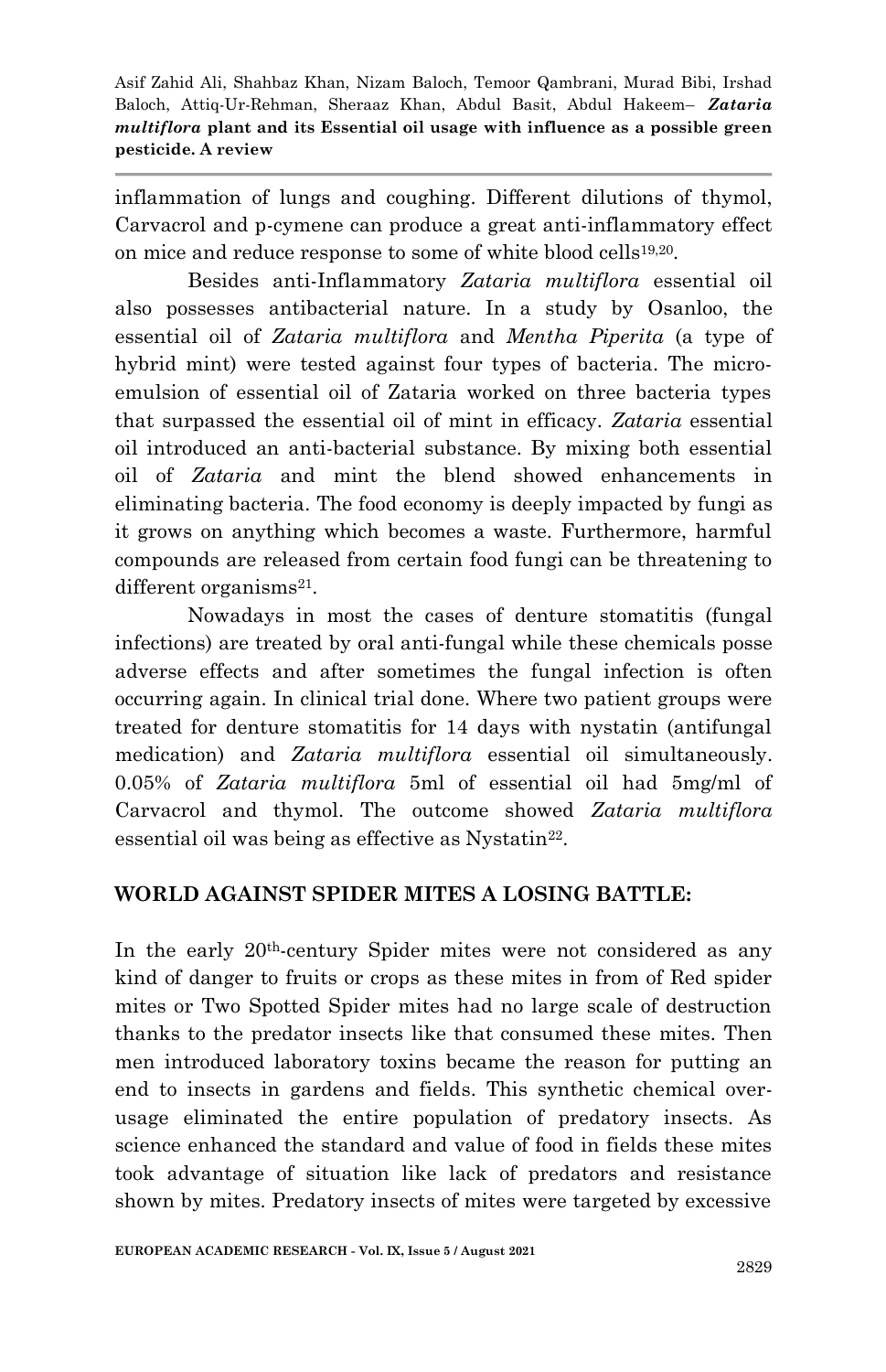utilization of toxic chemicals like organophosphorus and carbamate. Spider mites are enlisted at the top position among pesticides for being a destructive army for plants and trees throughout the globe. Without any predator to kill these mites now the outbreak of Red and Two Spotted Spider Mites is more frequent all around the world. Irregular usage of miticides have limited the choices and now mites show resistance against these chemicals<sup>23</sup>. Two Spotted Spider Mites are found under the leaves of the trees they cut a hole in leaves and suck out nutrients from the tree and as a result fruit yield is reduced and tree is damaged. When female mites lay eggs web just like a spider is formed over these eggs to safeguard their eggs. In three to four days' eggs hatch and turn into nymphs and the last stage is adult mites. This all process takes 21 days and it can be enough for mites to destroy orchard24,25. The rate of photosynthesis is reduced and continuous feeding by these mites can be lethal for a plant can lead to death. Two Spotted Spider Mites cause a huge decline in yields like in 15%, 14%,44% and 23% strawberries, corn, cotton, and cucumber respectively26. Miticides of current time are in great jeopardy as there has been resistance shown by Two Spotted Spider Mites for 93 constitutes of pesticides undoubtedly theses mites are most resilient insects on the surface of earth27.

### **SYNTHETIC PESTICIDES THE NIGHTMARE OF CHEMICAL WORLD:**

Miticides of earlier 1st and 2nd generation are history and organochlorine pesticides around 13 in number are constrained by law because of impact to health and environment. Now world relies upon organophosphorus and carbamate compounds as a pesticide. These days' insect killers are among the most abandoned toxins on surface of the earth that strike helpful micro or marco organisms, animals, plants, aquatic life and most of all pose threat to human health. In infants and adult's Chemical exposure to pest-killers can result in cancer, nerve damages, and other sicknesses. In extreme cases of an extended acquaintance of these compounds lead to liver failure, Suppuration of the immune system, hearth and lungs diseases $28,29$ . Eco-friendly green safe pesticide is a dream of pest control which is a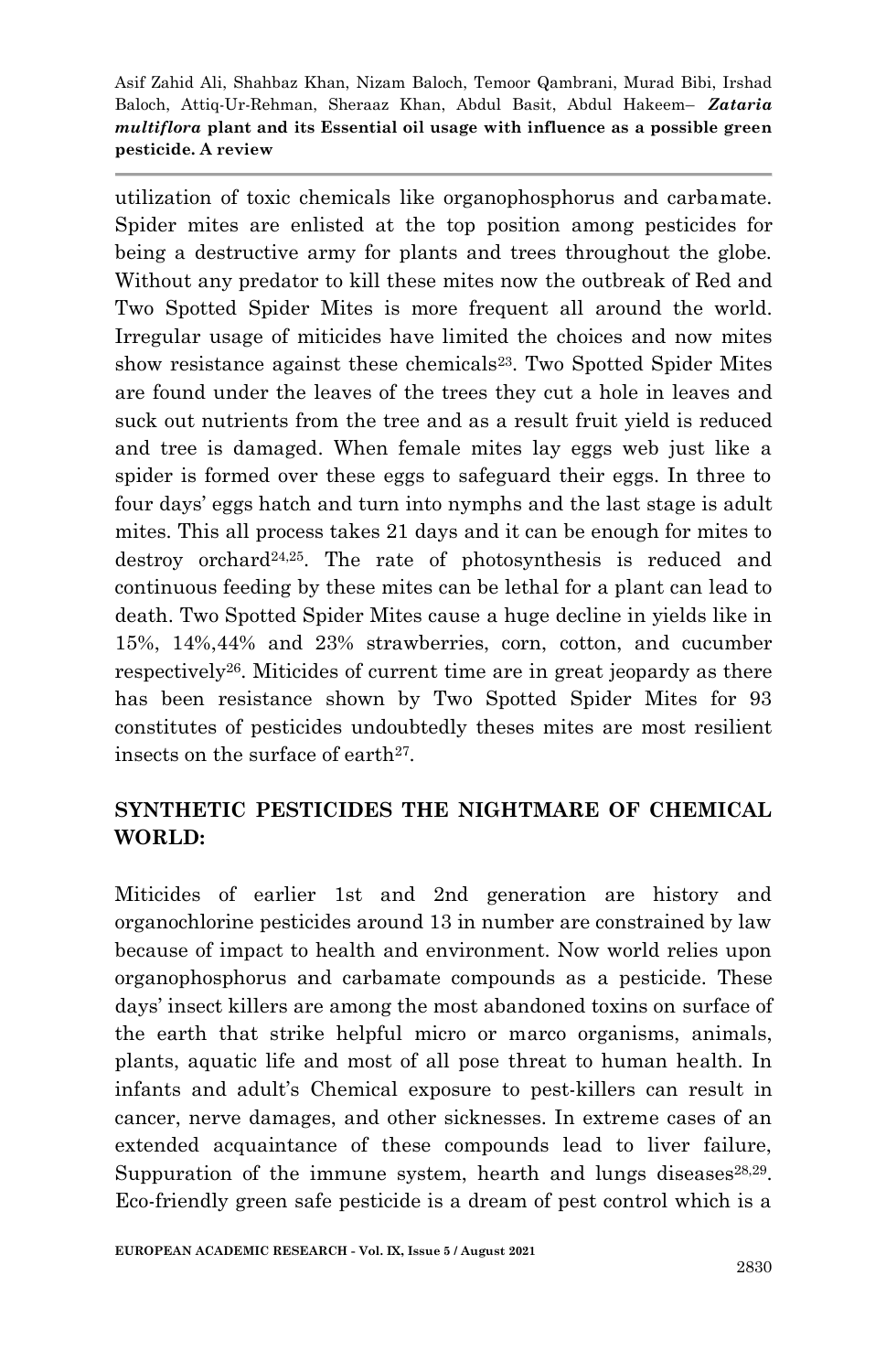step toward substitute chemicals as pesticides. Green pesticides are derived forms of chemicals that have selective effects on certain pests and no effect on other organisms. In Europe laws are very strict when it comes to the risk of pesticides on health and earth climate and for the usage of toxic compounds. In new increased safety guidelines, only 30 miticides are given approval and 130 are banned30,31. Methyl Viologen, used to eradicate weed is utilized wildly all around the world is jeopardizing the health and the environment. It binds with soil in various crops like sunflower, cotton and rice. According to the American environmental agency Methyl Viologen, has half-life of 160 days and has been debarred in 50 countries in the world<sup>32</sup>.

An incident that occurred during the Vietnam war where American forces applied 19 million gallons of herbicide to eliminate jungle to avoid guerrilla warfare in an area of 3.6 million acres. The compounds that were used called as agent orange or 2,4 dichlorophenoxyacetic acid and 2,4,5-trichlorophenoxyacetic acid. These chemicals not only affected soldiers from both sides also common men and women and the bar of cancer risk were raised high<sup>33</sup>.

# **PLANT ESSENTIAL OILS AND THEIR PESTICIDAL ACTIVITIES:**

The essential oil obtained from various plants have a wide-range of toxicity to different arthropodae like mites, ticks and worms. The volatile oil of the plant is a protective guard against pests and are safe for the environment. The essential oil can show two types of pesticidal activity in form of deadly impact or just repelling properties<sup>34</sup>.

The red mites in hen farming are one of the huge causes of the decline in the yield of eggs. There were 56 essential oils extracted from plants and tested on red mites of poultry in which 37 essential oils caused more than 90% death of red mites<sup>35</sup>. The essential oil of mint 20% was introduced in water for hens and caused 92% mortality in red mites of poultry36. Essential oil of mint posse toxicity of certain effect on more than 200 insects with no effect of unselective organisms. Few essential oils have shown the Miticidal effect against *varrora* mites in bee hives<sup>37, 38, 39.</sup>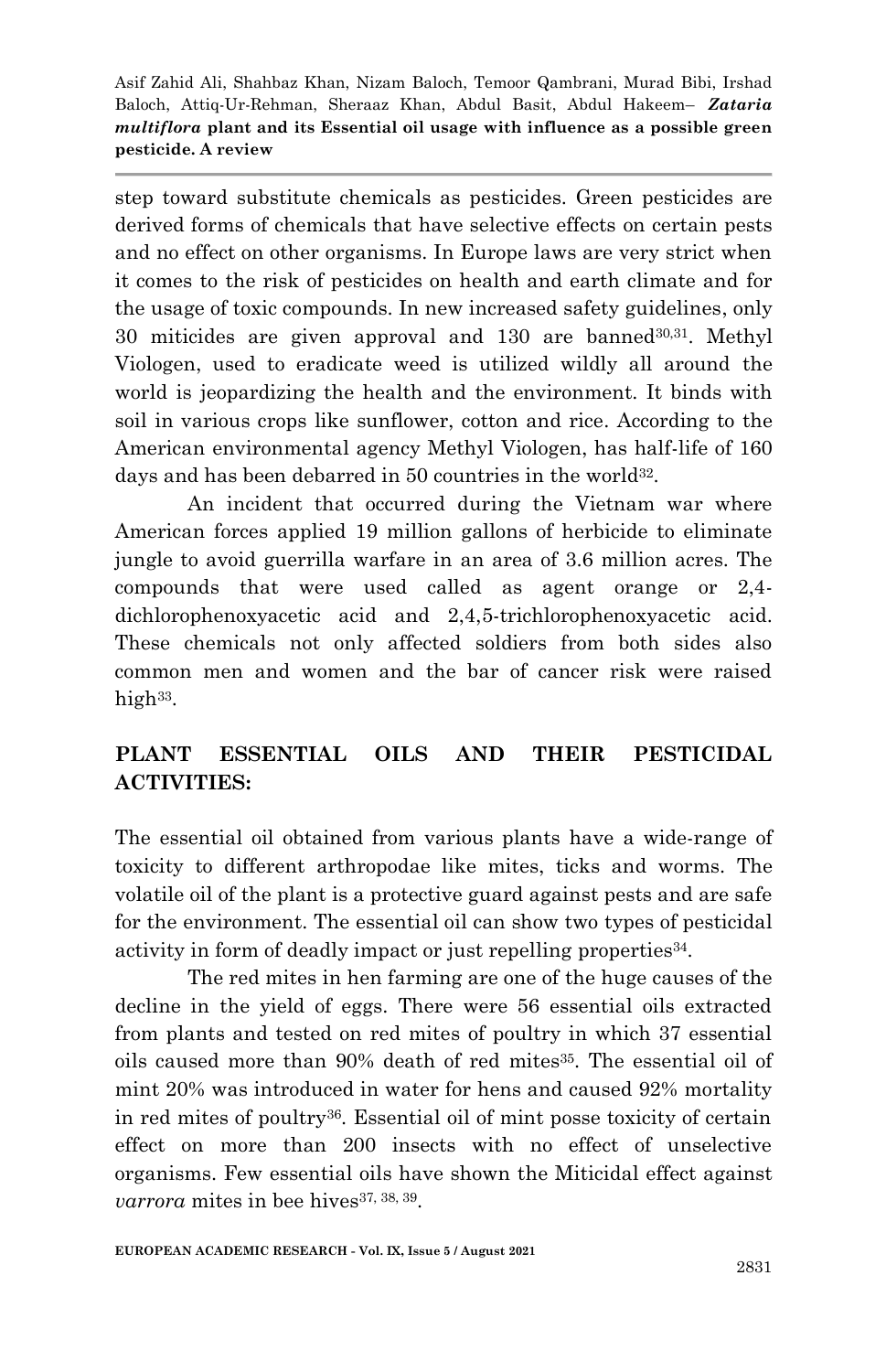The toxicity of four essential oil of peppermint, Penny Royal, *Thymus daenensis* and *Zataria multiflora* were checked on storage product beetles. The outcome of the study was with the high concentration and greater exposers towards the essential oil of the above plants show great tendency to kill the beetles<sup>40</sup>. When essential oil and its compounds come in contact with cockroaches (American and German Cockroaches) and housefly it was deadly. The essential oil targeted the nerve protein of cockroaches and could never harm other organisms 41, 42.

Tobacco white-fly and spider mites of different stages from eggs, nymphs and adults were treated with dosage sprays of three essential oils of *Satureja hortensis,* Basil and Thymus vulgaris in time intervals of 24,48 and 96 hours to find mortality. The essential oils were found to be fatal to all stages of spider mites and white-fly. The mortality was dependent on the high concertation of these oils and timely exposers<sup>43</sup>.

### **CONCLUSION:**

This review highlights *Zataria multiflora* plant extract or essential oil derived from it. The essential oil of the Plant was evaluated in detail from the composition of volatile oil to main constituents. And its utilization in various fields of life and science. Furthermore, the pests and their effect on health and the environment and the threat of toxic pesticides were elucidated. At last, the possibility of essential oil as green pesticide for future was considered concerning to previous studies.

### **REFERENCES:**

- 1. Leporatti, M. L., & Ghedira, K. (2009). Comparative analysis of medicinal plants used in traditional medicine in Italy and Tunisia. *Journal of Ethnobiology and Ethnomedicine*, *5*(1). doi:10.1186/1746-4269-5-31.
- 2. Hadian, J., Ebrahimi, S. N., Mirjalili, M. H., Azizi, A., Ranjbar, H., & Friedt, W. (2011). Chemical and genetic diversity of Zataria multifloraBoiss. Accessions growing wild in Iran. Chemistry & Biodiversity, 8(1), 176-188. doi:10.1002/cbdv.201000070.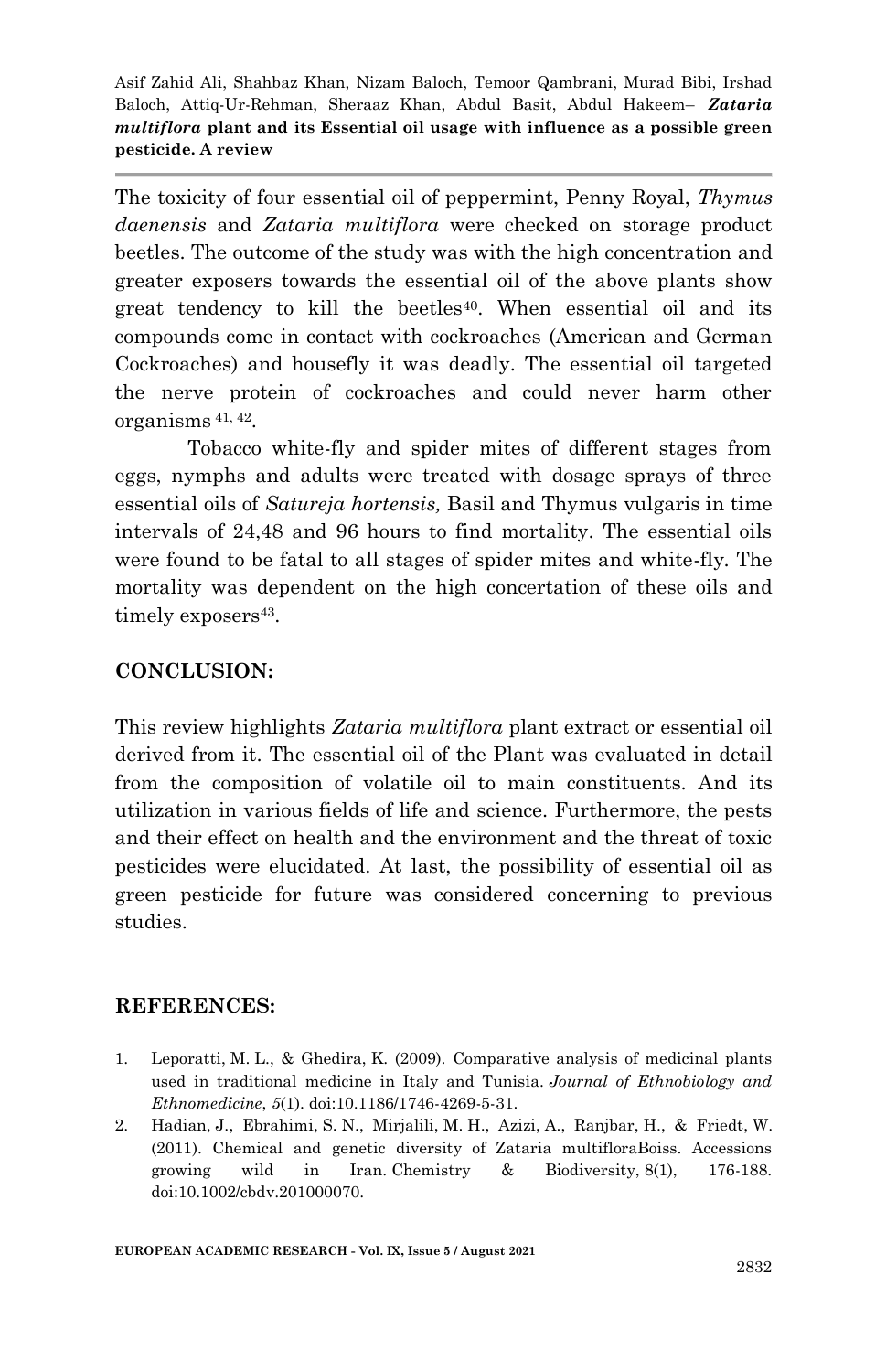- 3. Isman, M. B., & Machial, C. M. (2006). Chapter 2 pesticides based on plant essential oils: From traditional practice to commercialization. Advances in Phytomedicine, 29-44. doi:10.1016/s1572-557x(06)03002-9.
- 4. Seiber, J. N., Coats, J., Duke, S. O., & Gross, A. D. (2014). Biopesticides: State of the art and future opportunities. Journal of Agricultural and Food Chemistry, 62(48), 11613-11619. doi:10.1021/jf504252n.
- 5. Bakkali, F., Averbeck, S., Averbeck, D., & Idaomar, M. (2008). Biological effects of essential oils – A review. Food and Chemical Toxicology, 46(2), 446-475. doi:10.1016/j.fct.2007.09.106.
- 6. Regnault-Roger, C., Vincent, C., & Arnason, J. T. (2012). Essential oils in insect control: Low-risk products in a high-stakes world. Annual Review of Entomology, 57(1), 405-424. doi:10.1146/annurev-ento-120710-100554.
- 7. Mamadalieva, N., Akramov, D., Ovidi, E., Tiezzi, A., Nahar, L., Azimova, S., & Sarker, S. (2017). Aromatic medicinal plants of the Lamiaceae family from Uzbekistan: Ethnopharmacology, essential oils composition, and biological activities. Medicines, 4(1), 8. doi:10.3390/medicines4010008.
- 8. Isman, M. B., Miresmailli, S., & Machial, C. (2010). Commercial opportunities for pesticides based on plant essential oils in agriculture, industry and consumer products. Phytochemistry Reviews, 10(2), 197-204. doi:10.1007/s11101-010-9170-4.
- 9. Gachkar, L., Yadegari, D., Rezaei, M., Taghizadeh, M., Astaneh, S., & Rasooli, I. (2007). Chemical and biological characteristics of Cuminum cyminum and Rosmarinus officinalis essential oils. Food Chemistry, 102(3), 898-904. doi:10.1016/j.foodchem.2006.06.035.
- 10. Mahmoudvand, H., Mirbadie, S. R., Sadooghian, S., Harandi, M. F., Jahanbakhsh, S., & Saedi Dezaki, E. (2016). Chemical composition and scolicidal activity of Zataria multiflora Boiss essential oil. Journal of Essential Oil Research, 29(1), 42-47. doi:10.1080/10412905.2016.1201546.
- 11. Saedi Dezaki, E., Mahmoudvand, H., Sharififar, F., Fallahi, S., Monzote, L., & Ezatkhah, F. (2015). Chemical composition along with anti-leishmanial and cytotoxic activity of Zataria multiflora. Pharmaceutical Biology, 54(5), 752-758. doi:10.3109/13880209.2015.1079223.
- 12. Rastegar F., Moharramipour S ., Shojai M,. Abbasipour H., (2011). Chemical composition and insecticidal activity of essential oil of Zataria multiflora Boiss. (Lamiaceae) against Callosobruchus maculatus (F.) (Coleoptera: Bruchidae).
- 13. Kowsari, N., Moazeni, M., & Mohammadi, A. (2021). Effects of Zataria multiflora essential oil on the germinative cells of echinococcus granulosus. Parasites & Vectors, 14(1). doi:10.1186/s13071-021-04765-8.
- 14. Moro, P., & Schantz, P. M. (2009). Echinococcosis: A review. International Journal of Infectious Diseases, 13(2), 125-133. doi:10.1016/j.ijid.2008.03.037.
- 15. Siegel, R. L., Miller, K. D., & Jemal, A. (2016). Cancer statistics, 2016. CA: A Cancer Journal for Clinicians, 66(1), 7-30. doi:10.3322/caac.21332.
- 16. Azadi, M., Jamali, T., Kianmehr, Z., Kavoosi, G., & Ardestani, S. K. (2020). In-vitro (2D and 3D cultures) and in-vivo cytotoxic properties of Zataria multiflora essential oil (ZEO) emulsion in breast and cervical cancer cells along with the investigation of immunomodulatory potential. Journal of Ethnopharmacology, 257, 112865. doi:10.1016/j.jep.2020.112865.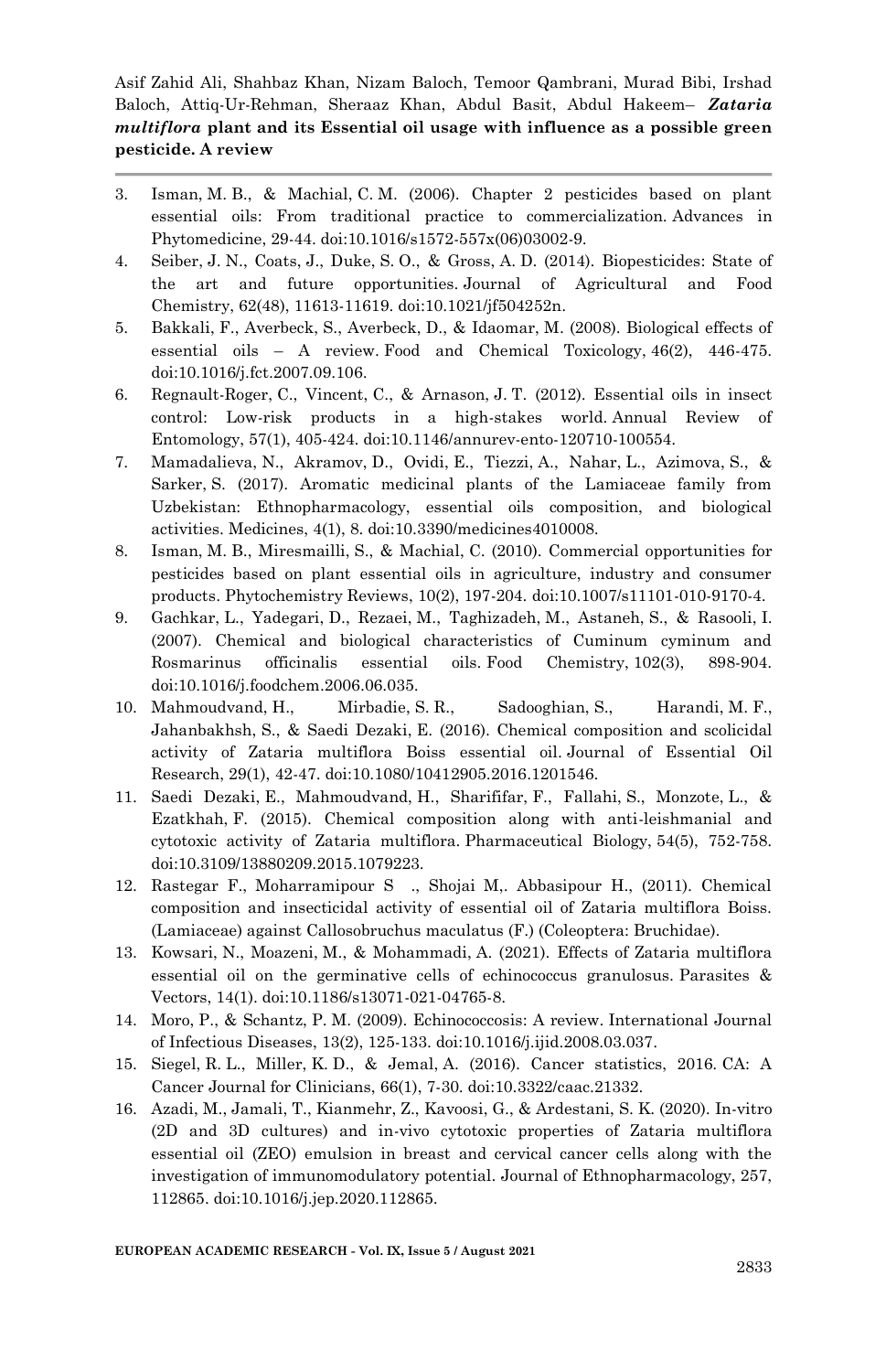- 17. Khazdair, M. R., Ghorani, V., Alavinezhad, A., & Boskabady, M. H. (2018). Pharmacological effects of Zataria multiflora Boiss L. and its constituents focus on their anti-inflammatory, antioxidant, and immunomodulatory effects. Fundamental & Clinical Pharmacology, 32(1), 26-50. doi:10.1111/fcp.12331.
- 18. Osanloo, M., Abdollahi, A., Valizadeh, A., & Abedinpour, N. (2020). Antibacterial potential of essential oils of Zataria multiflora and Mentha piperita, micro- and nano-formulated forms. Iranian Journal of Microbiology. doi:10.18502/ijm.v12i1.2517.
- 19. Juhas, Š., Bujňáková, D., Rehák, P., Čikoš, Š., Czikková, S., Veselá, J., … Koppel, J. (2008). Anti-inflammatory effects of thyme essential oil in mice. Acta Veterinaria Brno, 77(3), 327-334. doi:10.2754/avb200877030327.
- 20. Boskabady, M. H., Tabatabaee, A., & Jalali, S. (2014). Potential effect of the extract of Zataria multiflora and its constituent, carvacrol, on lung pathology, total and differential WBC, Ige and eosinophil peroxidase levels in sensitized Guinea pigs. Journal of Functional Foods, 11, 49-61. doi:10.1016/j.jff.2014.08.021.
- 21. Gandomi, H., Misaghi, A., Akhondzadeh Basti, A., Hamedi, H., & Ramezani Shirvani, Z. (2010). Effect of Zataria multiflora Boiss. essential oil on colony morphology and ultrastructure of aspergillus flavus. Mycoses, 54(5), e429-e437. doi:10.1111/j.1439-0507.2010.01942.x.
- 22. Gonoudi,E., Rezai , M., Farrokhnia , T., Goudarzi, M., & Sima, A. (2021). Comparison of Antifungal Efficacy of Zataria Multiflora and Nystatin forTreatment of Denture Stomatitis: A Randomized Clinical Trial. Journal of Dentistry Shiraz University Medical Sciences, 22(1), 60-66.
- 23. Kim, Y., Lee, M., Jee, Y., Hong, S., Bae, J., Chang, Y., … Cho, S. (1999). Spider mite allergy in Apple-cultivating farmers: European red mite (Panonychus ulmi) and two-spotted spider mite (Tetranychus urticae) may be important allergens in the development of work-related asthma and rhinitis symptoms. Journal of Allergy and Clinical Immunology, 104(6), 1285-1292. doi:10.1016/s0091-6749(99)70026-6.
- 24. Marcic, D. (2012). Acaricides in modern management of plant-feeding mites. Journal of Pest Science, 85(4), 395-408. doi:10.1007/s10340-012-0442-1.
- 25. Spider mite. (n.d.). Retrieved from [https://www.koppert.com/challenges/spider](https://www.koppert.com/challenges/spider-mites-and-other-mites/spider-mite/)[mites-and-other-mites/spider-mite/.](https://www.koppert.com/challenges/spider-mites-and-other-mites/spider-mite/)
- 26. Atanassov, N. (1997). Effect of the spider mite Tetranychus Urticae Koch (Acarina:Tetranychidae) on cucumber yield. Biotechnology & Biotechnological Equipment, 11(3-4), 36-37. doi:10.1080/13102818.1997.10818950.
- 27. Van Leeuwen, T., Vanholme, B., Van Pottelberge, S., Van Nieuwenhuyse, P., Nauen, R., Tirry, L., & Denholm, I. (2008). Mitochondrial heteroplasmy and the evolution of insecticide resistance: Non-mendelian inheritance in action. Proceedings of the National Academy of Sciences, 105(16), 5980-5985. doi:10.1073/pnas.0802224105.
- 28. Bertazzi, P. A. (2001). Health Effects of Dioxin Exposure: A 20-Year Mortality Study. American Journal of Epidemiology, 153(11), 1031–1044. [https://doi.org/10.1093/aje/153.11.1031.](https://doi.org/10.1093/aje/153.11.1031)
- 29. Bhardwaj,T., & Sharma,j.p. (2013). Impact of Pesticides Application in Agricultural Industry:An Indian Scenario. International Journal of Agriculture and Food Science Technology, 4(8), 818-821.